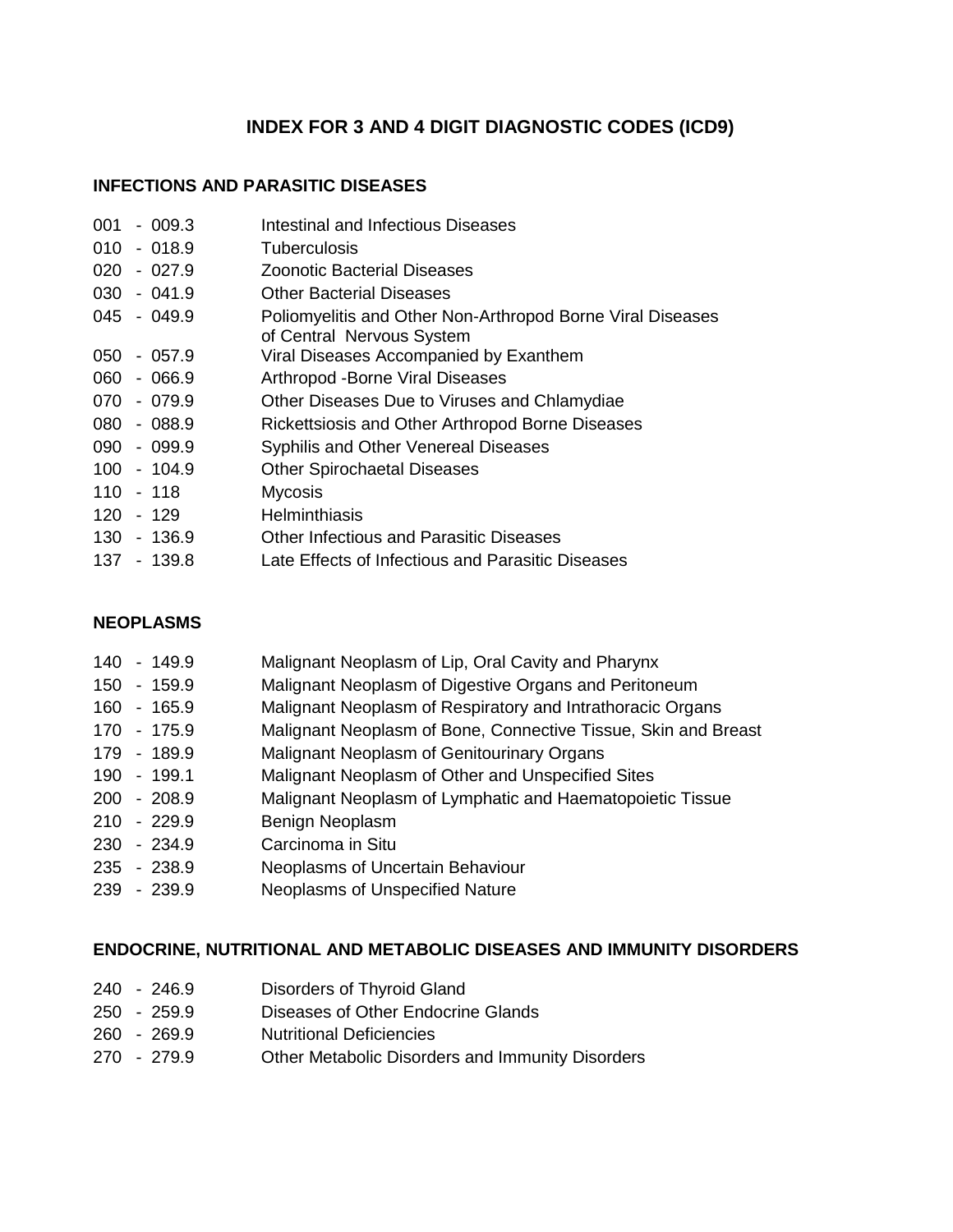## **DISEASES OF BLOOD AND BLOOD FORMING ORGANS**

280 - 289.9 Diseases of Blood and Blood Forming Organs

#### **MENTAL DISORDERS**

|             | 290 - 294.9  | <b>Organic Psychotic Conditions</b>                 |
|-------------|--------------|-----------------------------------------------------|
|             | 29.5 - 299.9 | <b>Other Psychoses</b>                              |
| $300 - 316$ |              | Neurotic Disorders, Personality Disorders and Other |
|             |              | Nonpsychotic Mental Disorders                       |
| $317 - 319$ |              | <b>Mental Retardation</b>                           |

#### **DISEASES OF NERVOUS SYSTEM AND SENSE ORGANS**

| $320 - 326$   | Inflammatory Diseases of the Central Nervous System            |
|---------------|----------------------------------------------------------------|
| 330 - 337.9   | Hereditary and Degenerative Diseases of Central Nervous System |
| 340 - 349.9   | Other Disorders of the Central Nervous System                  |
| 350 - 359.9   | Disorders of the Peripheral Nervous System                     |
| 360 - 379.9   | Disorders of the Eye and Adnexa                                |
| $380 - 389.9$ | Disorders of the Ear and Mastoid Process                       |
|               |                                                                |

#### **DISEASES OF THE CIRCULATORY SYSTEM**

|  |  | 390 - 392.9 | <b>Acute Rheumatic Fever</b> |
|--|--|-------------|------------------------------|
|--|--|-------------|------------------------------|

- 393 398.9 Chronic Rheumatic Heart Disease
- 401 405.9 Hypertensive Disease
- 410 414.9 Ischaemic Heart Disease
- 415 417.9 Diseases of Pulmonary Circulation
- 420 429.9 Other Forms of Heart Disease
- 430 438 Cerebrovascular Disease
- 440 448.9 Diseases of Arteries, Arterioles and Capillaries
- 451 459.9 Diseases of Veins and Lymphatics, and Other Diseases of Circulatory system

#### **DISEASES OF THE RESPIRATORY SYSTEM**

- 460 466.1 Acute Respiratory Infections
- 470 478.9 Other Diseases of Upper Respiratory Tract
- 480 487.8 Pneumonia and Influenza
- 490 496 Chronic Obstructive Pulmonary Disease and Allied Conditions
- 500 508.9 Pneumoconioses and Other Lung Diseases due to .External Agents
- 510 519.9 Other Diseases of Respiratory System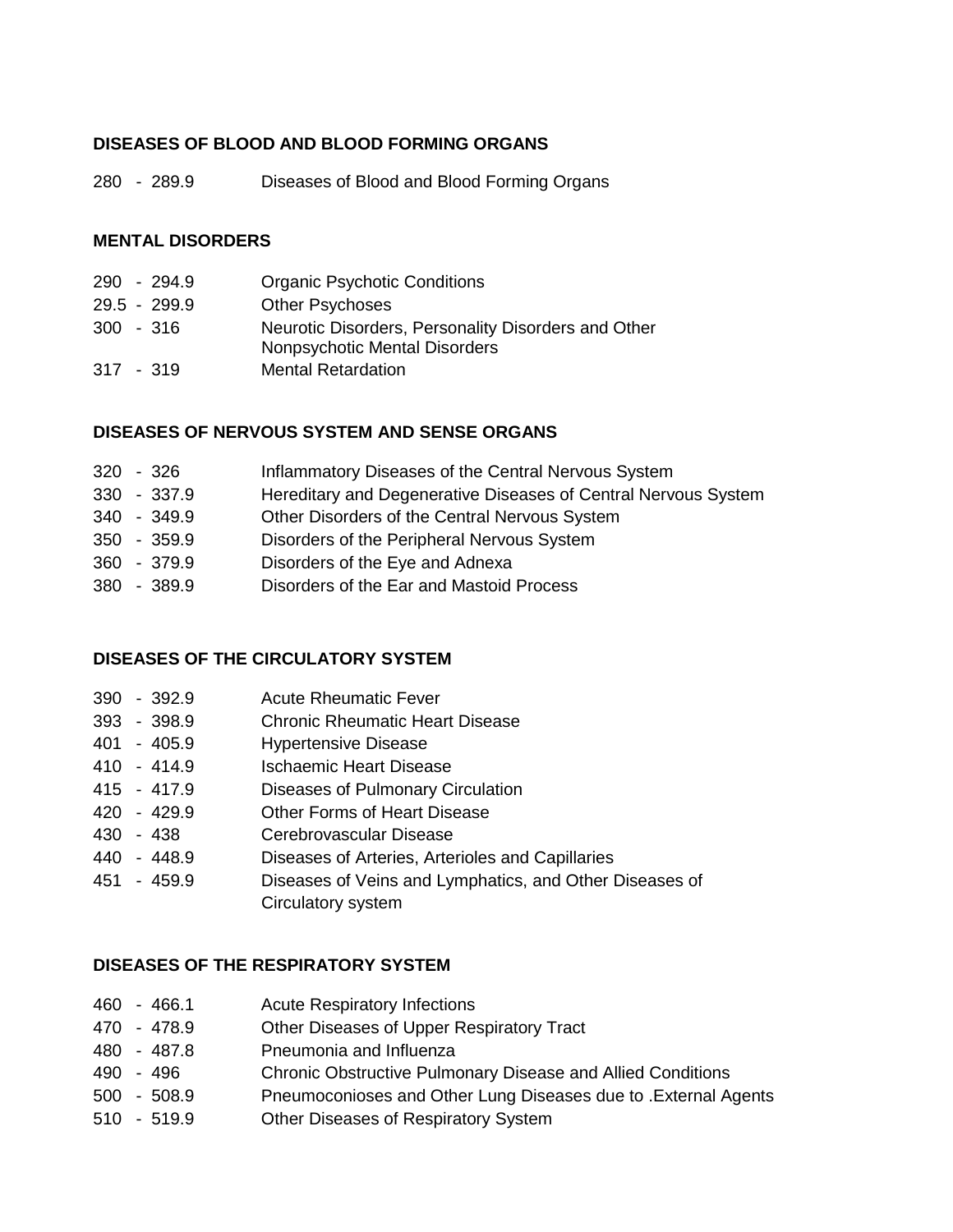## **DISEASES OF THE DIGESTIVE SYSTEM**

- 520 529.9 Diseases of Oral Cavity, Salivary Glands and Jaws
- 530 537.9 Diseases of Oesophagus, Stomach and Duodenum
- 540 543 Appendicitis
- 550 553.9 Hernia of Abdominal Cavity
- 555 558 Noninfective Enteritis and Colitis
- 560 569.9 Other Diseases of Intestines and Peritoneum
- 570 579.9 Other Diseases of Digestive System .

## **DISEASES OF GENITOURINARY SYSTEM**

| 580 - 589.9 | Nephritis, Nephrotic syndrome and Nephrosis |
|-------------|---------------------------------------------|
| EOO EOO O   | Other Diseases of Urinary System            |

- 590 599.9 Other Diseases of Urinary System 600 - 608.9 Diseases of Male Genital Organs
- 
- 610 611.9 Disorders of Breast
- 614 616.9 Inflammatory Disease of Female Pelvic Organs
- 617 629.9 Other Disorders of Female Genital Tract

### **COMPLICATIONS OF PREGNANCY, CHILDBIRTH AND THE PUERPERIUM**

| 630 - 639.9                | <b>Pregnancy with Abortive Outcome</b>                                                                 |
|----------------------------|--------------------------------------------------------------------------------------------------------|
| 640 - 648.9                | <b>Complications Mainly Related to Pregnancy</b>                                                       |
| $650 - 659.9$              | Normal Delivery and Other Indications for Care in Pregnancy, Labour<br>and Delivery                    |
| 660 - 669.9<br>670 - 676.9 | Complications Occurring Mainly in the Course of Labour and Delivery<br>Complications of the Puerperium |

## **DISEASES OF THE SKIN AND SUBCUTANEOUS TISSUE**

| 680 - 686.9<br>Infections of Skin and Subcutaneous Tissue |  |
|-----------------------------------------------------------|--|
|-----------------------------------------------------------|--|

- 690 698.9 Other Inflammatory conditions of Skin and Subcutaneous Tissue
- 700 709.9 Other Diseases *of* Skin and Subcutaneous Tissue

### **DISEASES OF MUSCULOSKELETAL SYSTEM AND CONNECTIVE TISSUE**

- 710 719.9 Arthropathies and Related Disorders
- 720 724.9 Dorsopathies
- 725 729.9 Rheumatism, Excluding the Back
- 730 739.9 Osteopathies, Chondropathies and Acquired Musculoskeletal Deformities

### **CONGENITAL ANOMALIES**

740 - 759.9 Congenital Anomalies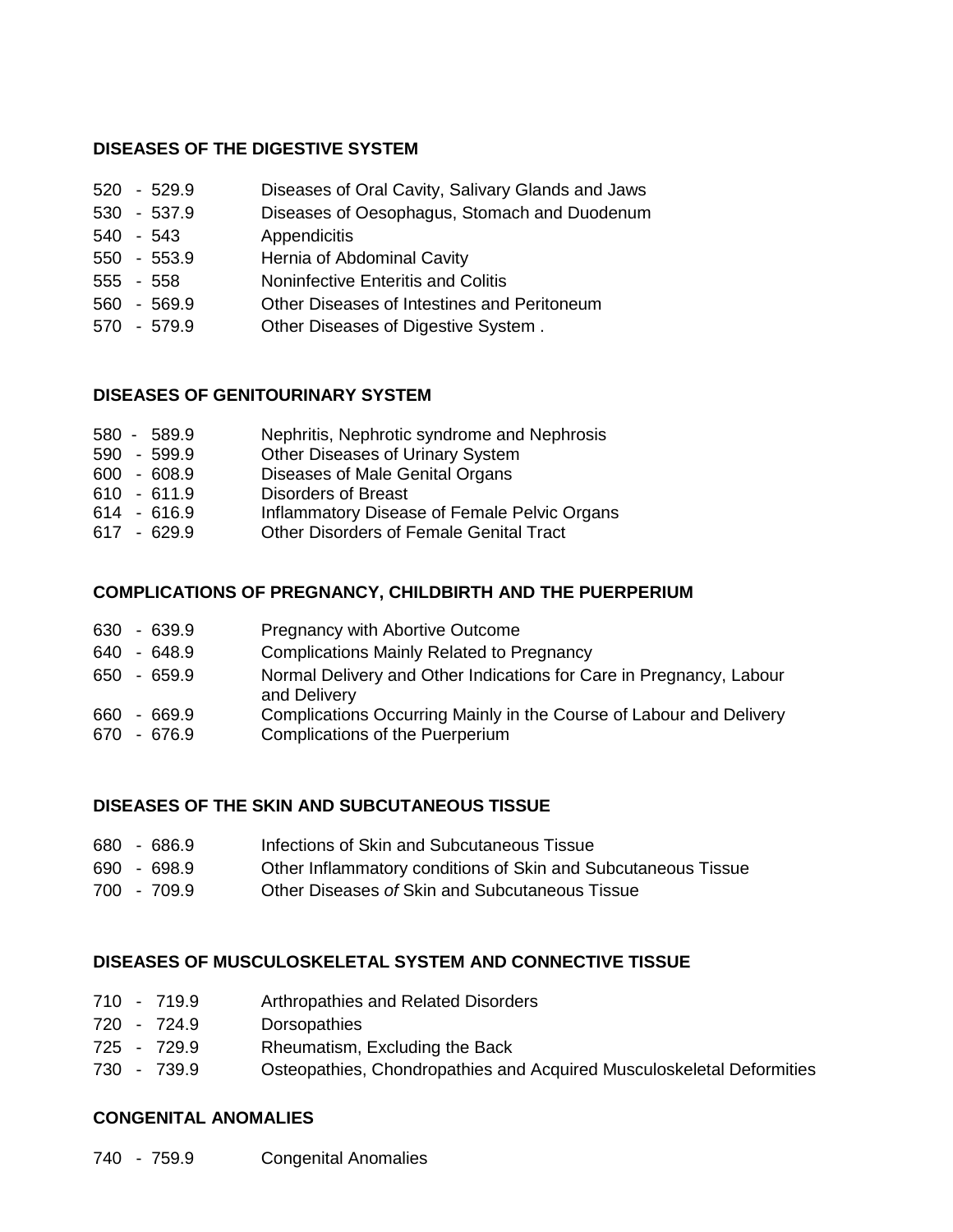# **CERTAIN CONDITIONS ORIGINATING IN THE PERINATAL PERIOD**

760 - 779.9 Certain Conditions Originating in the Perinatal Period

# **SYMPTOMS, SIGNS AND ILL-DEFINED CONDITIONS**

| 780 - 789.9 | Symptoms                                                  |
|-------------|-----------------------------------------------------------|
| 790 - 796.9 | Nonspecific Abnormal Findings                             |
| 797 - 799.9 | III-defined and Unknown Causes of Morbidity and Mortality |

## **INJURY AND POISONING**

| 800 | $-804.3$      | <b>Fracture of Skull</b>                                                      |
|-----|---------------|-------------------------------------------------------------------------------|
| 805 | $-809.1$      | Fracture of Spine and Trunk                                                   |
|     | $810 - 819.1$ | Fracture of Upper Limb                                                        |
| 820 | $-829.1$      | Fracture of Lower Limb                                                        |
| 830 | $-839.9$      | <b>Dislocation</b>                                                            |
| 840 | $-848.9$      | Sprains and Strains of Joints and Adjacent Muscles                            |
|     | $850 - 854.1$ | Intracranial Injury Excluding those with Skull Fractures                      |
| 860 | $-869.1$      | Internal Injury of Chest, Abdomen and Pelvis                                  |
|     | 870 - 879.9   | Open Wound of Head, Neck and Trunk                                            |
|     | 880 - 887.7   | Open Wound of Upper Limb                                                      |
|     | 890 - 897.7   | Open Wound of Lower Limb                                                      |
|     | $900 - 904.9$ | Injury to Blood Vessels                                                       |
|     | $905 - 909.9$ | Late Effects of Injuries, Poisonings, Toxic Effects and Other External Causes |
|     | $910 - 919.9$ | Superficial Injury                                                            |
| 920 | $-924.9$      | <b>Contusion with Intact Skin Surface</b>                                     |
|     | $925 - 929.9$ | Crushing Injury                                                               |
|     | 930 - 939.9   | Effects of Foreign Body Entering Through Orifice                              |
|     | 940 - 949.9   | <b>Burns</b>                                                                  |
| 950 | $-957.9$      | Injury to Nerves and Spinal Cord                                              |
|     | 958 - 959.9   | Certain Traumatic Complications and Unspecified Injuries                      |
| 960 | $-979.9$      | Poisoning by Drugs, Medicaments and Biological Substances                     |
| 980 | - 989.9       | Toxic Effects of Substances Chiefly Nonmedical as to Source                   |
| 990 | - 995.8       | Other and Unspecified Effects of External Causes                              |
| 996 | - 999.9       | Complications of Surgical and Medical Care Not Elsewhere Classified           |
|     |               |                                                                               |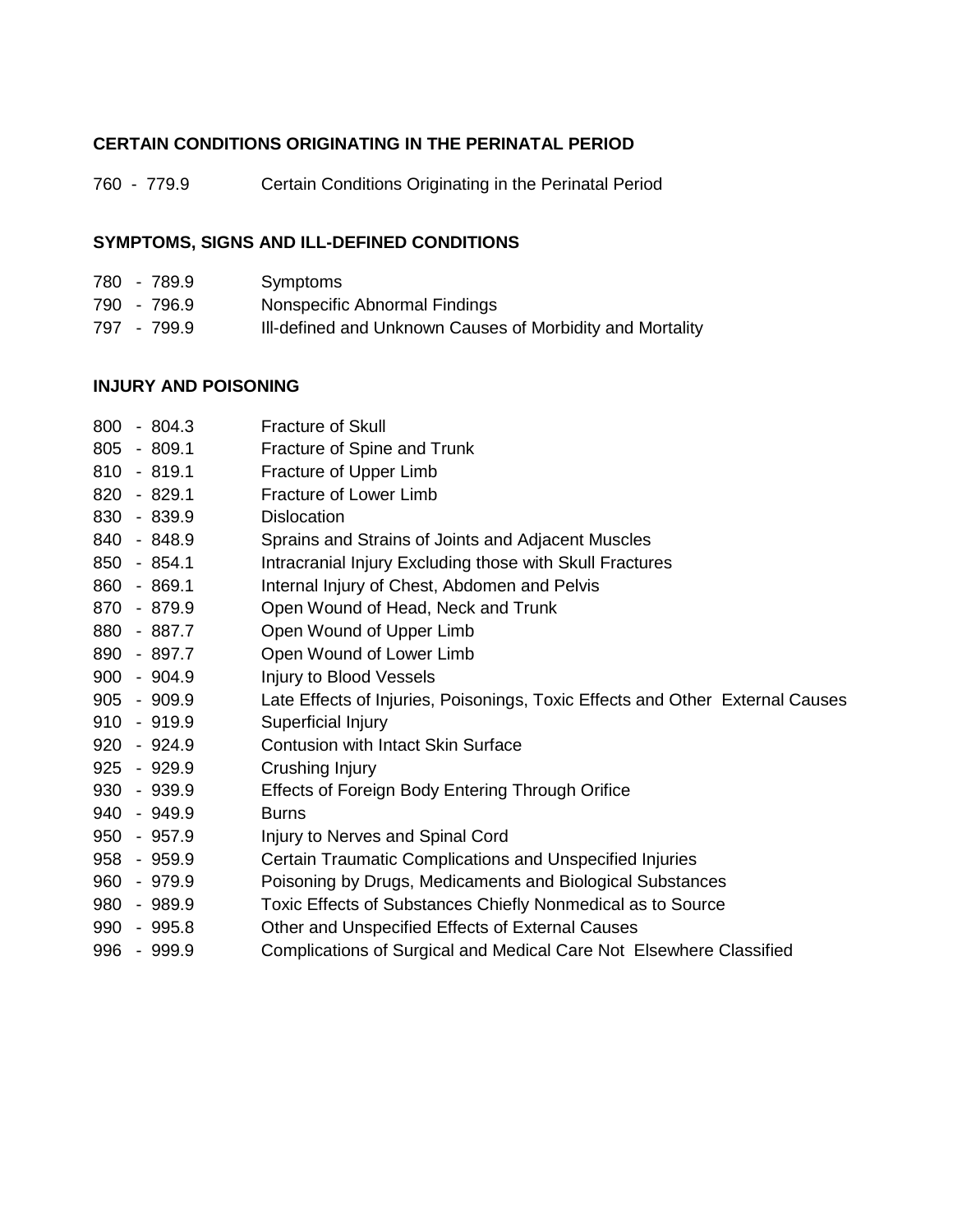## **SUPPLEMENTARY CLASSIFICATIONS OF FACTORS INFLUENCING HEALTH STATUS AND CONTACT WITH HEALTH SERVICES (V01 - V82)**

- V0l V07.9 Persons with Health Hazards Related to Communicable Diseases
- V10 V19.8 Persons with Potential Health Hazards Related to Personal and Family History
- V20 V28.9 Persons Encountering Health Services in circumstances Related to Reproduction and Development
- V30 V39.2 Healthy Liveborn Infants According to Type of Birth
- V40 V49.9 Persons with Conditions Influencing Their Health status
- V50 V59.9 Persons Encountering Health Services for Specific Procedures and After
- V60 V68.9 Persons Encountering Health Services in Other Circumstances
- V70 V82.9 Persons without Reported Diagnosis Encountered during Examination and Investigation of Individuals and Populations

### **ADDITIONAL DIAGNOSTIC CODES**

| 01A | Dizziness, Vertigo, Insomnia                                            |
|-----|-------------------------------------------------------------------------|
| 02A | Abdominal Swelling Not Otherwise Specified or Abdominal Pain            |
| 03A | Pre-Operative Assessment (Dental) - No Diagnosis Specified              |
| 04A | General Psychiatric Examination - No Care Required                      |
| 05A | <b>Growth and Development</b>                                           |
| 06A | Feeding and Management Talk/Anxiety of Mother                           |
| 07A | <b>Feeding Problem</b>                                                  |
| 08A | <b>Healthy Newborn Care</b>                                             |
| 10A | Emergency Care - Assault                                                |
| 11A | Nothing Abnormal Discovered                                             |
| 12A | Epistaxis/Cautery                                                       |
| 31A | <b>Removal of Sutures</b>                                               |
| 32A | Injection - Allergy                                                     |
| 33A | Injection - Other                                                       |
| 34A | <b>Contraceptive Advice</b>                                             |
| 35A | Benign Skin Lesions Including Keratosis, Warts other than Plantar Warts |
|     | (for Plantar Warts See 45a)                                             |
| 36A | <b>Fecal Impaction</b>                                                  |
| 42A | <b>Removal of Cast</b>                                                  |
| 43A | Change of Dressing                                                      |
| 44A | <b>Contact with Communicable Diseases</b>                               |
| 45A | <b>Plantar Warts</b>                                                    |
| 01B | <b>Tuberculosin Skin Test</b>                                           |
| 02B | <b>Skin Grafting</b>                                                    |
| 03B | <b>Keloid Scarring</b>                                                  |
| 06B | Syringing of Ears                                                       |
| 08B | Congenital Anomalies of the Lower Respiratory System                    |
| 10B | Consultation Re Sterilization - Male                                    |
| 11B | Genetic Counselling - Male                                              |
| 12B | Sterilization - Male                                                    |
| 15B | Sterilization - Female                                                  |
| 16B | Consultation Re Sterilization - Female                                  |